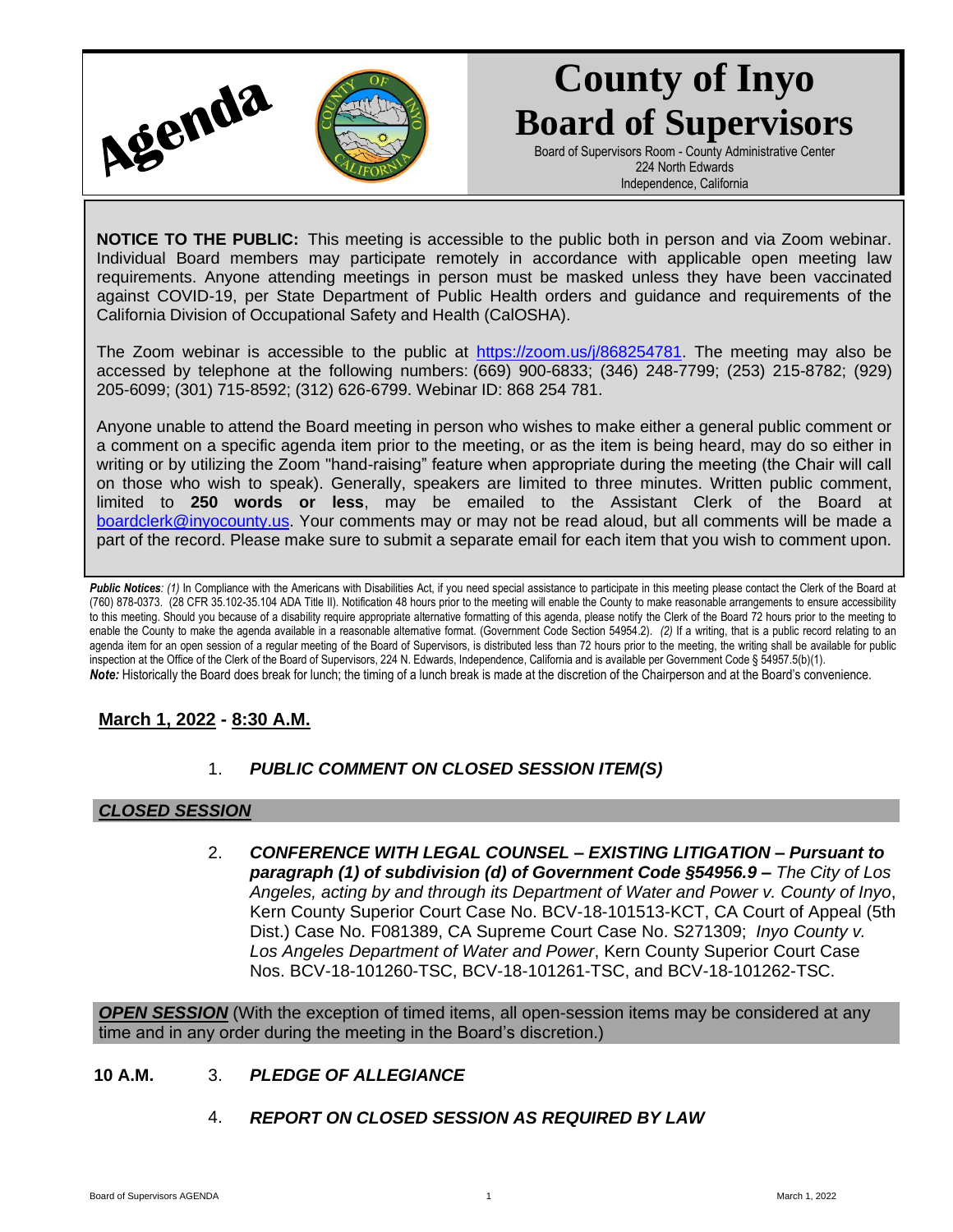- 5. *INTRODUCTIONS -* The following new employees will be introduced to the Board: Mark Kalin, Psychotherapist, and Selena Gonzalez Jimenez, Office Clerk, HHS; and Kayla Pendleton, Rehabilitation Specialist, Probation.
- 6. *PUBLIC COMMENT (Comments may be time-limited)*
- 7. *COUNTY DEPARTMENT REPORTS*

*CONSENT AGENDA* (Items that are considered routine and are approved in a single motion; approval recommended by the County Administrator)

- 8. **County Administrator - Personnel -** Request Board approve Resolution No. 2022- 07, titled, "A Resolution of the Inyo County Board of Supervisors, County of Inyo Authorizing Amendment and Restatement of Retirement Plan via Adoption of Valic Retirement Services Company Retirement Plan for Governmental Employers," and authorize the Chairperson to sign.
- 9. **Health & Human Services -** Request Board ratify and approve the Subcontract Agreement and HIPAA Privacy Compliance Agreement between the County of Inyo and Advocates for Human Potential of Sudbury, MA in the amount of \$200,000 for the period of September 15, 2021 through February 14, 2023, contingent upon the Board's approval of future budgets, and authorize Marilyn Mann, HHS Director/Interim Behavioral Health Director, to sign the Subcontractor Agreement, Certificate Regarding Lobbying, Subcontractor Certification, and HIPAA Privacy Agreement.
- 10. **Health & Human Services -** Request Board approve the payment of \$6,956.95 to Southern Inyo Hospital for medical services provided to an Inyo County Jail inmate in January 2022.
- 11. **Health & Human Services - Behavioral Health -** Request Board appoint HHS Deputy Director - Behavioral Health Kimball Pier as the Local Mental Health Director and the authorized LPS (Lanterman-Petris-Short) Conservator, and authorize the County Administrator to sign a Local Mental Health Director Appointment Letter.
- 12. **Health & Human Services - Behavioral Health -** Request Board, consistent with California Health and Safety Code Section 11800, approve the appointment of HHS Deputy Director - Behavioral Health Kimball Pier as the Inyo County Alcohol and Drug Program Administrator.
- 13. **Probation -** Request Board: A) declare American Security Group a sole-source provider; B) approve the contract between the County of Inyo and American Security Group for the maintenance of the security system between County of Inyo and American Security Group for the period of July 1, 2022 to June 30, 2023 in an amount not to exceed \$23,490.00 with an option to renew a second and third year, contingent on the adoption of future fiscal year budgets and; C) authorize the Chairperson to sign the contract.
- 14. **Public Works -** Request Board ratify and approve Amendment No. 1 to the lease agreement between the County of Inyo and Federal Express Corporation of Memphis, TN for a portion of the real property described as 703 Airport Road, extending the term end date from October 31, 2021 to October 31, 2025, and authorize the Chairperson to sign, contingent upon all appropriate signatures being obtained.